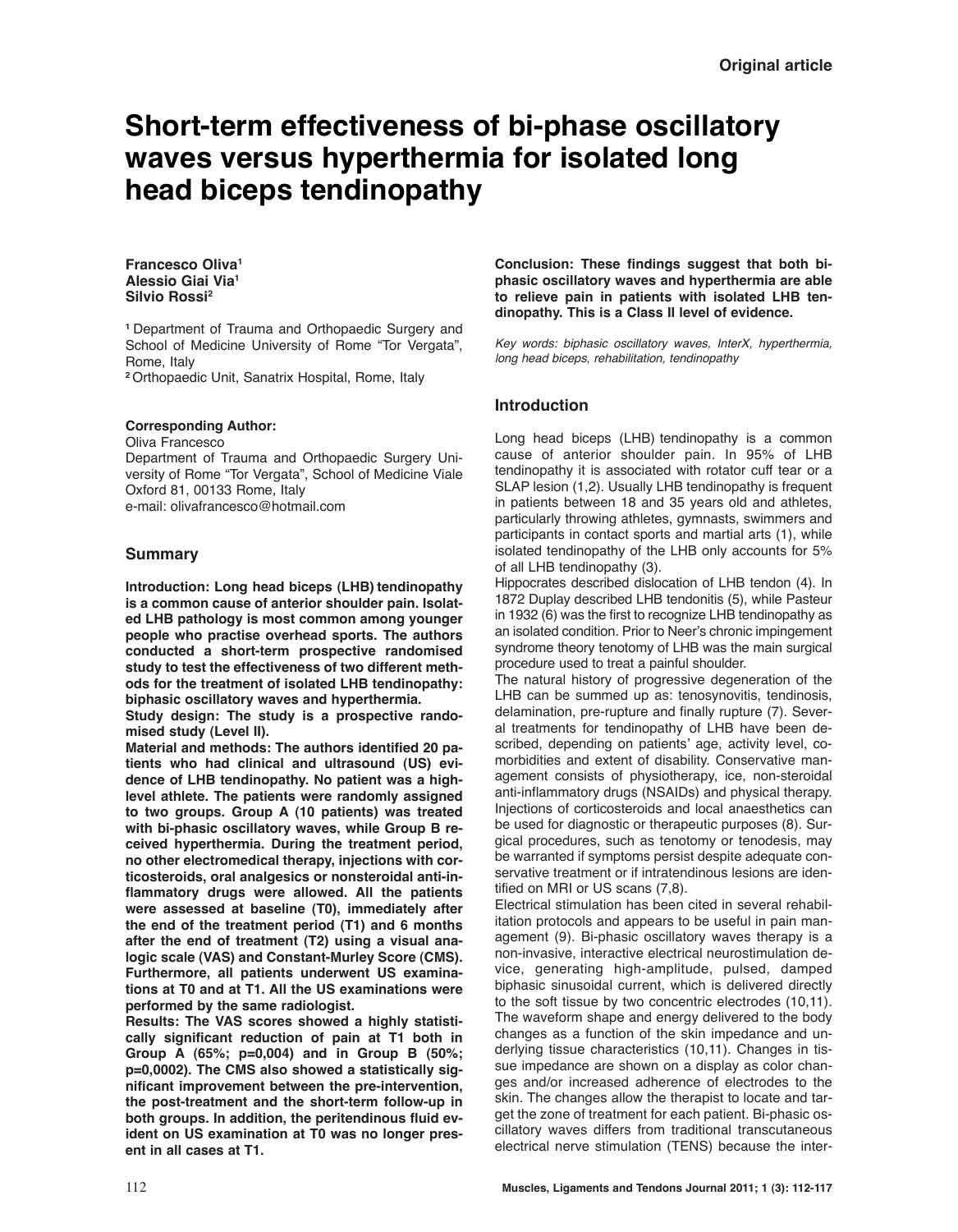Short-term effectiveness of bi-phase oscillatory waves versus hyperthermia for isolated long head biceps tendinopathy

active waveform adjusts in response to change in skin impedance (Fig.1).

Hyperthermia has been also recently introduced in rehabilitation (12). Hyperthermia is based on equipment that generates radio frequency waves. It combines a superficial cooling system and a deep-heating source with a microwave power generator at 434 MHz. Unlike many other forms of electrotherapy the current is not transmitted by direct contact but by the movement of attraction and repulsion of electric charges. It generates deep hyperthermia increasing internal temperature and the energy potential of cell membranes, rising tissue to therapeutic temperatures to a depth of several centimetres



Figure 1. The waveform of the non-invasive neurostimulation device. The interactive waveform adjusts in response to changes in skin impedance. Electrodes are applied on the skin over the sites of low impedance which are specifically targeted. Conductive gel is not required.

from the skin with no risk of overheating the superficial tissues. Hyperthermia is thought to increase the cellular metabolic processes and help restore tissue physiology, and it is theorized to reduce pain.

To our knowledge there are no studies detailing the conservative management of isolated LHB tendinopathy, as it usually occurs in combination with other pathologies (8). There are no studies on the use of any physical therapies for the treatment of isolated LHB tendinopathy in the literature. We have chosen hyperthermia as a control because a previous study on the treatment of supraspinatus tendinopathy has demonstrated its effectiveness at short-term follow-up (13).

The aim of this study was to evaluate prospectively the effectiveness of these two different rehabilitation methods in the treatment of isolated LHB tendinopathy.

## **Patients and Methods**

#### **Patients Selection**

In the period 2007 to 2009, we examined 418 outpatients with shoulder pain. Of these, only 20 patients (4.7%), who had clinical and US evidence of LHB tendinopathy, were selected for this study. Thirteen patients were women and seven were men, and their mean age was 43.8 (S.D. 12.9) years. Although no patient was a highlevel athlete, all were amateur athletes. Six patients had a dual diagnosis of adhesive capsulitis and tendinopathy of LHB. These patients were treated by a physiotherapist during the same session. One investigator (F.O.) was responsible for diagnosing the 20 patients. Another investigator (S.R.) randomized the patients, while a third orthopedic surgeon (A.G.V.) evaluated patients at pretreatment, at the end of the treatment and at follow-up.

#### **Inclusion criteria**

Patients were included in this study only if they met the following criteria:

- Clinical evidence of LHB tendinopathy (positive O'Brien test and Speed test) (14);
- Palpation of the LHB caused pain (Yergason test) (15);
- Resistance to rest, ice and NSAIDs (Non-steroidal anti-inflammatory drugs);
- US evidence of peritendinous fluid of LHB.

#### **Exclusion criteria**

Patients were excluded in this study if they presented:

- Clinical and US diagnosis of rotator cuff tears;
- Systemic diseases (neoplasia, diabetes, rheumatoid arthritis, epilepsy);
- Pacemaker use;
- Previous shoulder dislocation or shoulder instability.

#### **Outcome measures**

All the patients were assessed at baseline (T0), immediately after the end of the treatment period (T1) and 6 months after the end of treatment (T2). They were assessed by an orthopedic surgeon (A.G.V.) who had never seen the patients and was blinded to the treatment group. The following clinical measures were recorded at T0, T1 and T2:

- Visual Analog Scale (VAS) score: this score, which is a subjective measure of pain, ranges from 0 (no pain) to 10 (worst pain) (16).

- Constant-Murley Score (CMS): this score is based on four variables that are used to assess shoulder function (17). The subjective variables are pain and ADL (sleep, work, recreation/sport) and they give a maximum of 35 points. The objective variables are range of motion and strength which give a maximum of 65 points. The maximum overall score is thus 100 which indicates a normal shoulder.

All the patients also underwent US examination of the shoulder at T0 and T1. These examinations were always performed by the same operator.

#### **Randomisation process and intervention**

After eligibility for inclusion in the study had been determined and a diagnosis of LHB tendinopathy made, the eligible subjects gave their consent to enter the study. The study was a short-term prospective comparative study including 20 patients (13 women and 7 men), who were randomised into two groups, group A and B. The Group A patients had a mean age of 45.9 years (S.D. 15.4), while the mean age of the patients in Group B was 41.7 years (S.D. 10.4).

#### **Intervention**

The patients in Group A underwent bi-phasic oscillatory waves therapy, while those in Group B were treated with hyperthermia. Each group received a total of 10 treatment sessions, one session three times a week. The Group A patients were treated with bi-phasic oscillatory waves at the beginning of every session. For bi-phasic oscillatory waves, InterX 5002 (Neuro Resource Group, Enermedica S.r.l, Rome, Italy) was used. It was applied all over the course of LHB tendon. Patients of group B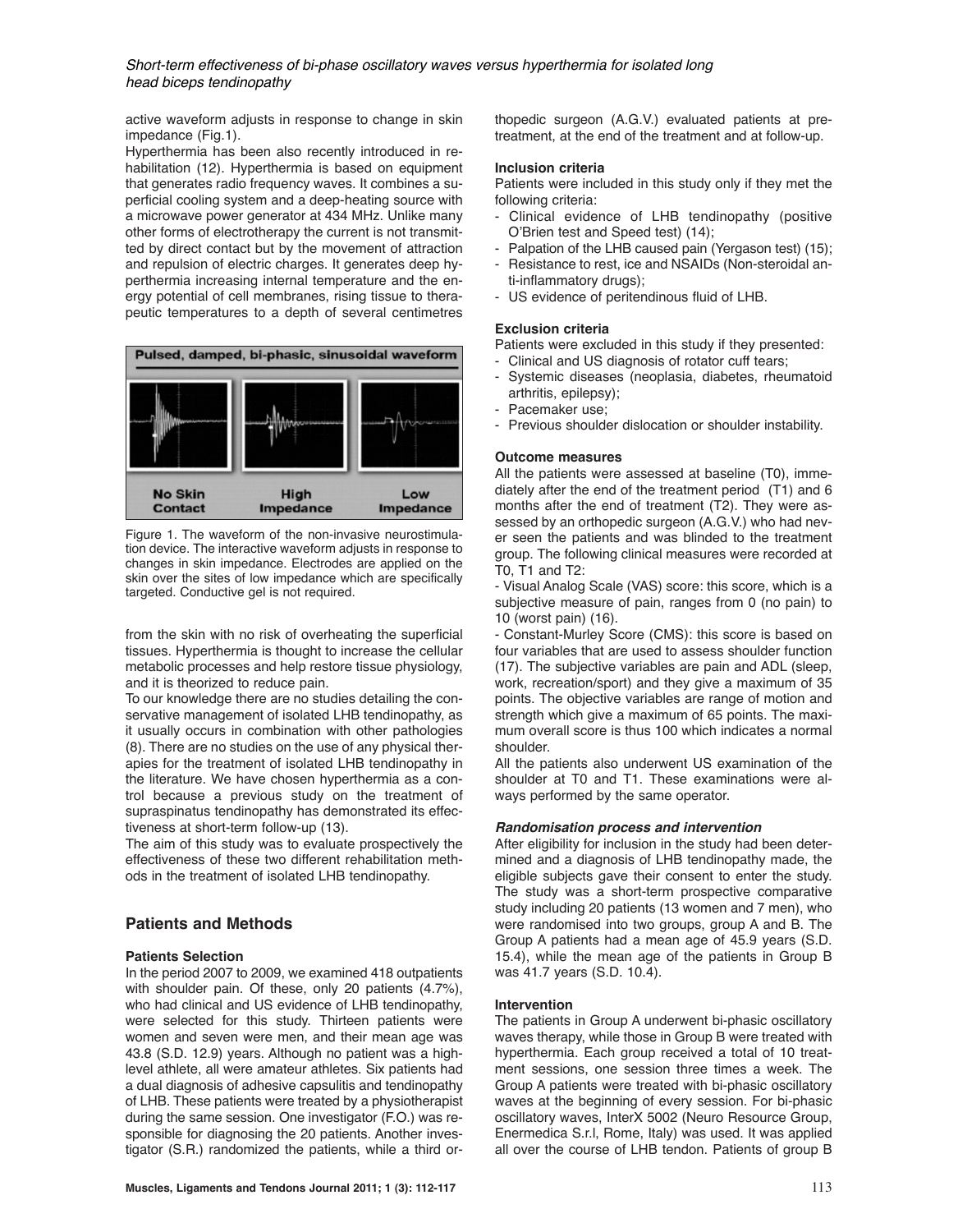were treated with HCR 901 device for TECAR-therapy (Restek s.r.l., Rome, Italy). Hyperthermia treatment was administered at 434 MHZ, and the probe was placed over the LHB groove. After that patients with adhesive capsulitis were submitted by the physiotherapist to active and passive mobilization of the shoulder, pendular swinging in the prone position in flexion and extension of the shoulder and passive glenohumeral joint stretching exercises. During the treatment period, no other types of physical therapy, injections with corticosteroids, oral analgesics or NSAIDs were allowed.

## **Statistical Analysis**

All continuous variables were analysed using a repeatedmeasures univariant analysis of variance (ANOVA) to determine significant differences in VAS and CMS between the patients belonging to group A and B at T0, T1 and T2, and between the two groups. A p-value of  $\leq 0.01$  was considered statistically significant. To confirm statistical significant results Bonferroni's correction was implemented. The data were analysed by a statistician unaware of treatment allocation.

of 44.5 for group A  $(S.D. 17.81)$  and 46.5 for group B (S.D. 12.51). We found a reduction of pain immediately after the treatment (T1) and at follow-up (T2) compared to the pretreatment scores in both groups (Fig. 2 and Tab.1). The ANOVA test applied between T0 and T1 VAS score and between T0 and T2 showed a statistically significant reduction of pain in group  $A$  ( $p= 0.004$ ; p=0.002). The mean VAS score at T2 (average 5.1; S.D. 1.1) was greater than the mean VAS score at T1 (average 2.5; S.D. 0.85) in the group treated with Biphasic oscillatory waves, but the T2 mean score was lower than those at T0 (p=0.001). In group B we found a statistically significant reduction of pain from T0 to T1. and from T0 to T2 (p=0.0002 and p=0.007 respectively). The mean VAS score at T2 (average 4; S.D. 0.67) was greater than the mean VAS score at T1 (average 3,6; S.D. 0.97), but this difference is not statistically significant (p=0.295). The CMS measures showed an improvement between T0, T1 and T2 in both groups (Fig. 3 and Tab.1). In group treated with Bi-phasic oscillatory waves only the differences between T0 and T1 are statistically significant (p=0.009), while in group treated

## **Results**

The random allocation of the patients produced, at baseline, two groups that were wellmatched for age, pain intensity and functional disability. In 70% of the patients, the LHB tendinopathy affected the dominant shoulder. Pretreatment VAS and CMS showed that patients had a comparably high level of pain, with an average VAS score of 7.9 for group A (S.D. 1.1) and 8.3 for group B (S.D. 1.34) at T0 , and similar functional limitations with average CMS





| <b>VAS</b> |            |              | <b>CONSTANT</b> |        |            |              |            |
|------------|------------|--------------|-----------------|--------|------------|--------------|------------|
| Mean       | S.D.       | <b>ANOVA</b> | Bonferroni      | Mean   | S.D.       | <b>ANOVA</b> | Bonferroni |
|            |            |              |                 |        |            |              |            |
|            |            |              |                 |        |            |              |            |
| 5.4        | 2.93       | $p=0.004$    | $p=0.007$       | 15.4   | 18.6       | $p=0.009$    | $p=0.011$  |
| $-2.6$     | 1.64       | $p=0.01$     | $p=0.001$       | $-3.6$ | 11.21      | p > 0.01     | p > 0.01   |
| 2.8        | 1.79       | $p=0.002$    | $p=0.001$       | 18.8   | 16.34      | p > 0.01     | p > 0.01   |
|            |            |              |                 |        |            |              |            |
| 4.7        | 2.67       | $p=0.0002$   | $p=0.002$       | 17     | 17.04      | p > 0.01     | p > 0.01   |
| $-0.6$     | 0.83       | p > 0.01     | $p=0.011$       | 5.5    | 15.65      | p > 0.01     | p > 0.01   |
| 4.3        | 2.43       | $p=0.007$    | $p=0.001$       | 22.5   | 17.44      | $p=0.006$    | $p=0.007$  |
|            | difference |              |                 |        | difference |              |            |

#### Table 1 - VAS and Constant Scores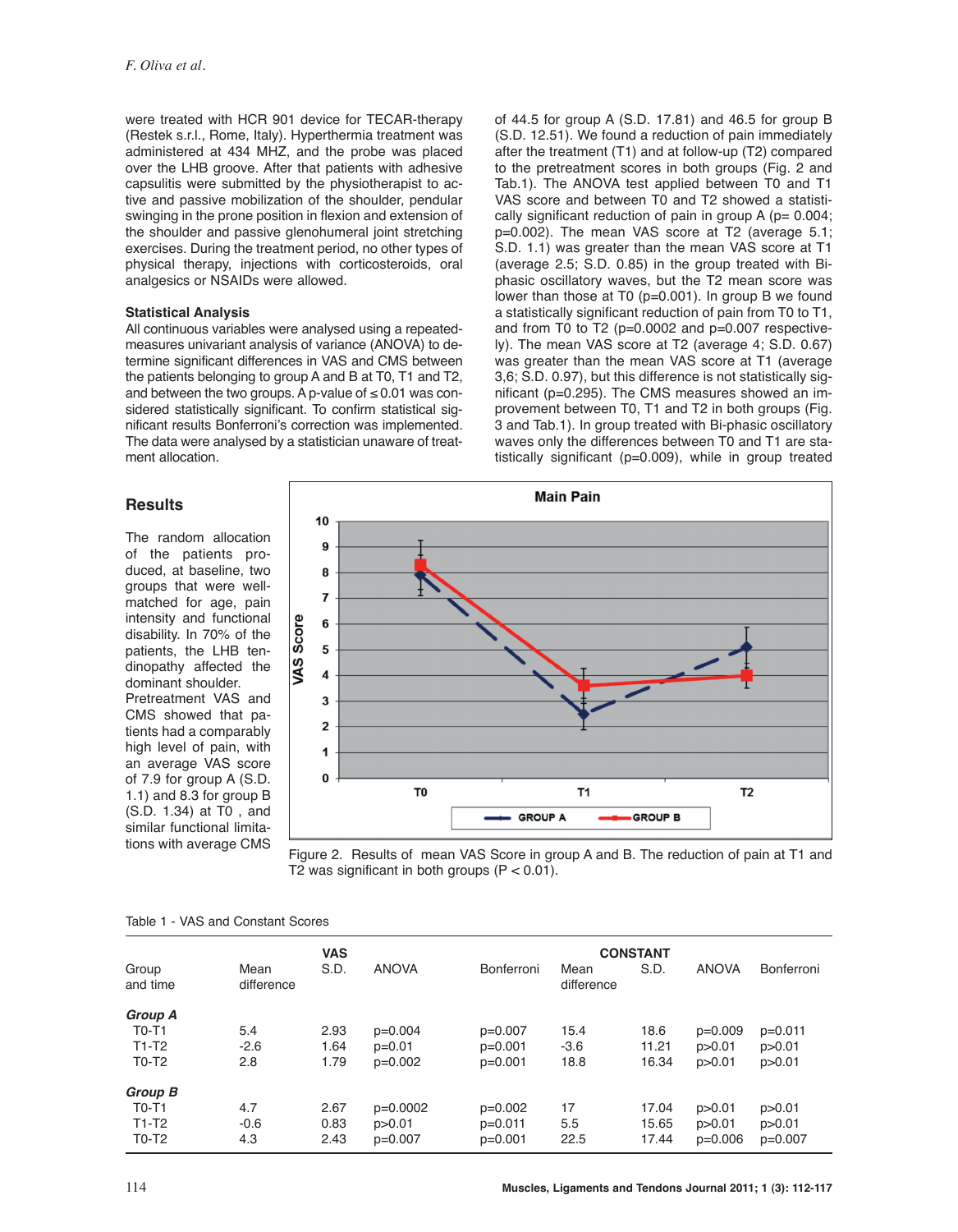## Short-term effectiveness of bi-phase oscillatory waves versus hyperthermia for isolated long head biceps tendinopathy

with hyperthermia the CMS showed an improvement only between T0 and T2 scores which was statistically significant (p=0.001). We found statistically significant differences between the two treatments from T1 and T2 measured both with VAS score (p=0.001) and with CMS (p=0.006), but none differences between T0 and T1, T0 and T2. We also observed that the peritendineus fluid of the tendon seen at US evaluation was no longer present in all cases at T1. No adverse reactions in both groups were reported.

# **Discussion**

The role of the LHB tendinopathy as a source of pain has received much attention in the orthopedic literature, although isolated LHB tendinopathy is a rare pathologic condition and poorly studied. LHB tendinopathy is increasingly being recognized and associated conditions, such as rotator cuff tear or glenohumeral instability, must be evaluated and treated appropriately. Pain is the first and most important symptom reported by pa-

in the treatment of these conditions and could not find any evidence to support their use (19). More recently some studies have been published about rehabilitation protocols of shoulder pain. In a study limited to supraspinatus tendinopathy (13), hyperthermia resulted in significantly less pain and improved function as compared with those patients receiving ultrasound or home exercises. No significant relief of pain was found when generalized shoulder pain was treated with low-energy laser therapy versus placebo laser (20), while high-intensity laser therapy was found superior to ultrasound (21). Pulsed electromagnetic field (PEMF) therapy has been suggested as treatment for musculoskeletal disorders because of its vasodilating and pain-relieving properties. Results from a recent double-blind, randomised control trial revealed no significant differences in shoulder pain or function between pulsed electromagnetic field and placebo (22). Although there is evidence supporting the use of several different physical therapies and their short-term benefits, further studies are strongly needed.

When conservative treatment fails, surgical solutions



may be appropriate. A great deal has been written about LHB tendinopathy and the various surgical treatments available, but there is little consensus among the authors (8). LHB tendon decompression (23), subacromial decompression (24) and debridement of the intra-articular portion of the biceps tendon in cases of partial tears (25) have been described in the literature. There is a clear debate between tenotomy and tenodesis for the treatment of biceps tendinopathy (7,26). Maffulli suggests that biceps tenotomy be the preferred method because of its simplicity and velocity and because it needs less postoperative rehabilitation than tenodesis. Tenodesis instead

Figure 3. Results of mean CMS in group A and B. The improvement of shoulder function at T1 and T2 was significant in both groups  $(P < 0.01)$ .

tients with isolated LHB tendinopathy. Isolated tendinopathy of LHB may respond to conservative management. Rest, ice, nonsteroidal anti-inflammatory medication and intra-articular steroid injections are commonly used (18), even if the evidence of conservative treatment for LHB tendinopathy is limited. A Cochrane review published in 2003 looked at 26 different studies involving physical therapy for shoulder conditions and concluded that there was some evidence for mobilization and physiotherapy for rotator cuff disorders, such as rotator cuff tendinopathy, adhesive capsulitis, and calcific tendonitis, but none of these studies specifically evaluated the management of isolated LHB. This review also evaluated the use of therapeutic ultrasound, laser therapy and pulsed electromagnetic field

should be preferentially performed in patients younger than 60 years old and active patients (26).

Bi-phasic oscillatory waves is a new generation of noninvasive health devices in pain management. It was developed in Russia in the 1980's by A.A. Karasev. This technology was than developed in United States by Neuro Resource Group in 2004 and approved from Food and Drugs Administration for antalgic therapy (27). Now it is currently used in sport medicine and rehabilitation, even if there is not evidence on its effectiveness. The precise biochemical mechanism of the action for non-invasive neurostimulation is not yet completely known. The mechanism of pain relief is thought to include both segmental and descending neural inhibition (28), whereas the mechanism for reducing inflammation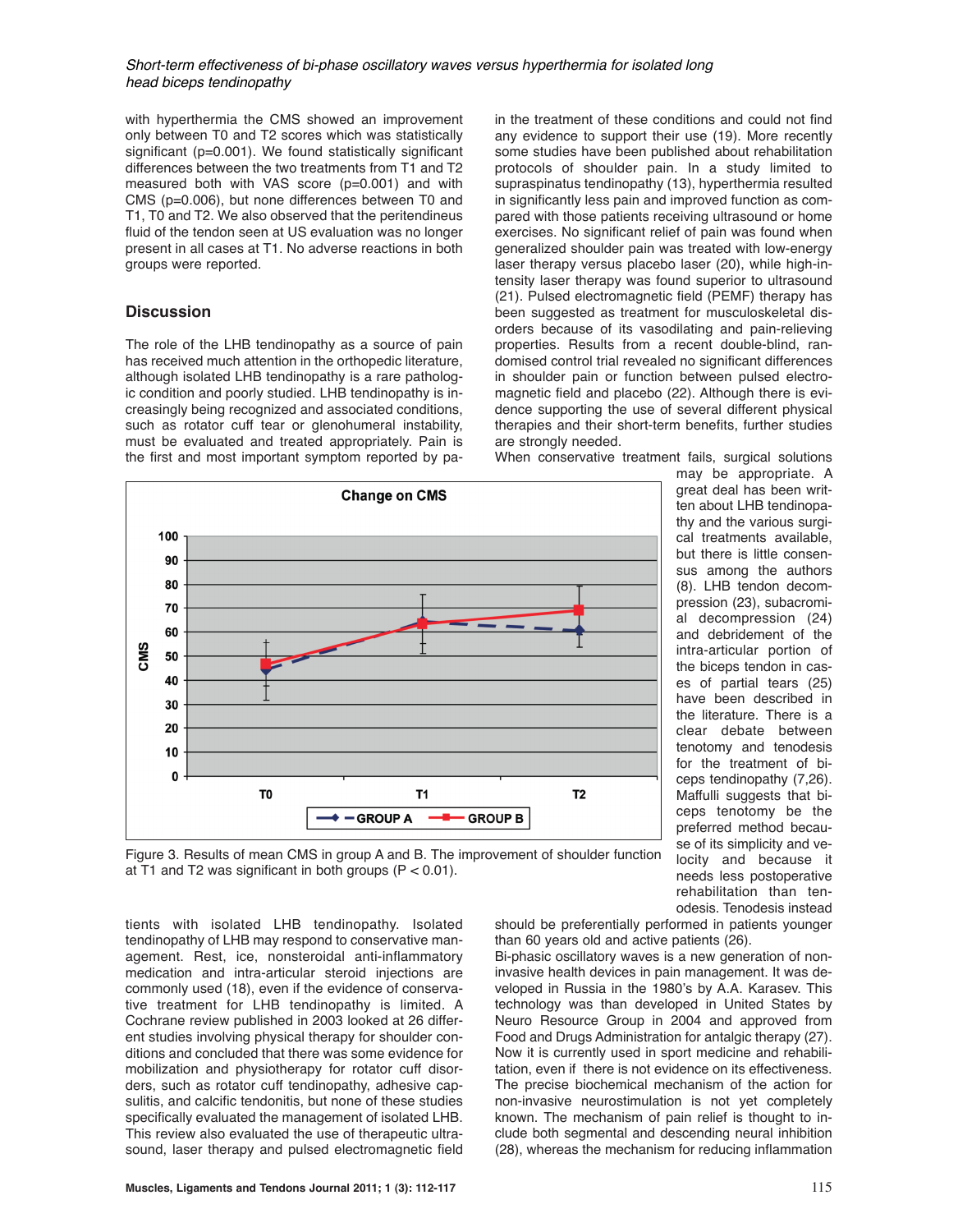may be mediated by peripheral opiates and also animal studies have suggested that stimulation releases endogenous opioids (29). Bi-phasic oscillatory waves therapy has demonstrated to be effective in relieving pain and improving functionality in patients affected by trochanteric fracture of the femur and bimalleolar ankle fracture submitted to surgical osteosynthesis (10,11). Except these two studies, only a few case series have been reported in international meetings to our knowledge (30-32).

This study has several limitations. The small number of patients is usually intrinsic in this kind of pathology. Maybe a multicentric study could cover the epidemiologic lacking of data and improve future conclusions. The short-term follow-up is also a limitation of our study, but considering the small number of patients, we preferred not risk losing patients at a longer follow-up. The short-term follow-up also prevents us from determining the relapse rate. Furthermore the Constant score is a general shoulder clinical evaluation test and not specific for LHB tendinopathy. This theoretically may have affected the findings. Finally the lacking of statistical power due to the small sample size is another limitation of our study whereby we do not claim which our conclusions can be extended to the general population.

# **Conclusions**

Both bi-phasic oscillatory waves and hyperthermia appear to be an effective treatment for isolated LHB tendinopathy. Bi-phasic oscillatory waves appears more effective than hyperthermia to relieve pain immediately after the end of the treatment, while hyperthermia shows better results at short term follow-up. This is to our knowledge the first study focusing on the conservative treatment of isolated LHB tendinopathy, therefore we advocate further studies with more patients and a longer term follow-up to confirm our results.

## **Acknowledgement**

We are grateful Prof. Nicola Maffulli MD for his helpful discussions and Eng. Simone Richetta for his suggestions to review the study with ANOVA test.

# **References**

- 1. Churgay C.A. Diagnosis and treatment for biceps tendonitis and tendinosis. Am. Fam Physician 80 (2009), 470-476.
- 2. Rockwood C.A., Matsen F.A.. The Shoulder, vols 1 and 2. Philadelphia: WB Saunders, 1990.
- 3. Post D., Benca P: Primary tendinitis of the long head of the biceps. Clin Orthop 246 (1989), 117- 125.
- 4. Adams F.L. The genuine works of Hippocrates, Vol 1 and 2. New York: William Wood, 1986.
- 5. Duplay S. On scapula-humeral periarthritis. Paris Clinical Lectures. Med Presse. 69: 571-573. 1900.
- 6. Pasteur F. Les algies de l'épaule et la physioterapie. La tenobursite bicipitale. J Radiol Electrol. 16 (1932), 419-429.
- 7. Boileau P, Baquè F., Valerio L., Ahrens P., Chuinard C., Trojani C. Isolated arthroscopic biceps tenotomy or tenodesis improves symptoms in patients with massive irreparable rotator cuff tears. J Bone Joint Surg Am. 89 (2007), 747-757.
- 8. Krupp R.J., Kevern MA, Gaines MD, Kotara S., Singleton SB. Long Head of the Biceps Tendon Pain: Differential Diagnosis and Treatment. Journal of orthopaedic & sports physical therapy. 39 (2009), 55-70.
- 9. Pope G., Mockett S., Write J. A survey of electrotherapeutic modalities: ownership and use in NHS in England. Physiotherapy 81 (1995), 82-91.
- 10. Gorodetskyi I.G., Gorodnichenko A.I., Tursin P.S., Reshetnyak V.K., Uskov O.N. Non-invasive interactive neurostimulation in the post-operative recovery of patients with a trochanteric fracture of the femur: a randomized, controlled trial. J Bone Joint Surg [Br] 89 (2007), 1488-1494.
- 11. Gorodetskyi I.G., Gorodnichenko A.I., Tursin P.S., Reshetnyak V.K., Uskov O.N. Use of Noninvasive Interactive Neurostimulation to Improve Short-Term Recovery in Patients with Surgically Repaired Bimalleolar Ankle Fractures: A Prospective, Randomized Clinical Trial. J Foot Ankle Surg. (49) 2010, 432-437.
- 12. Giombini A., Casciello G.F., Di Cesare M.C., Di Cesare A., Dragoni S., Sorrenti D.A. A controlled study on the effects of hyperthermia at 434 MHz and conventional ultrasound upon muscle injuries in sport. J Sports Med Phys Fitness. 41 (2001), 521-527.
- 13. Giombini A., Di Cesare A., Safran M.R., Ciatti R., Maffulli N. Short-term effectiveness of hyperthermia for supraspinatus tendinopathy in athletes: a shortterm randomized controlled study. Am J Sports Med 34 (2006), 1247–1253.
- 14. Bennet W.F.: specifity of Speed's Test: Arthroscopic technique for evaluating the biceps tendon at level of the bicipitale groove. Arthroscopy 14 (1998), 789-796.
- 15. Holtbly R., Razmjou H. Accuracy of the Speed's and Yergason's tests in detecting biceps pathology and SLAP lesions: comparison with arthroscopic findings. Arthroscopy. 20 (2004), 231-236.
- 16. DeLoach L.J., Higgins M.S., Caplan A.B. and Stiff J.L. The visual analog scale in the immediate postoperative period: intrasubject variability and correlation with a numeric scale. Anesthesia & Analgesia, 86 (1998), 102-106.
- 17. Edward H. Yian MD, Aarun J. Ramappa MD, Oernulf Arneberg MD and Christian Gerber MD. The constant score in normal shoulders. Journal of Shoulder and Elbow Surgery, 14 (2005) 2, 128-133.
- 18. Patton W.C., McCluskey G.M. 3rd. Biceps tendinitis and subluxation. Clin Sports Med. 20 (2001), 505- 529.
- 19. Green S., Buchbinder R., Hetrick S. Physiotherapy intervention for shoulder pain. Cochrane database of systematic reviews. 2003;2 Art. No. CD004258.
- 20. Bingol U., Altan L., Yurtkuran M. Low-power laser treatment for shoulder pain. Photomed Laser Surg. 23 (2005), 459–464.
- 21. Santamato A., Solfrizzi V., Panza F. et al. Shortterm effects of high-intensity laser therapy versus ultrasound therapy in the treatment of people with subacromial impingement syndrome: a randomized